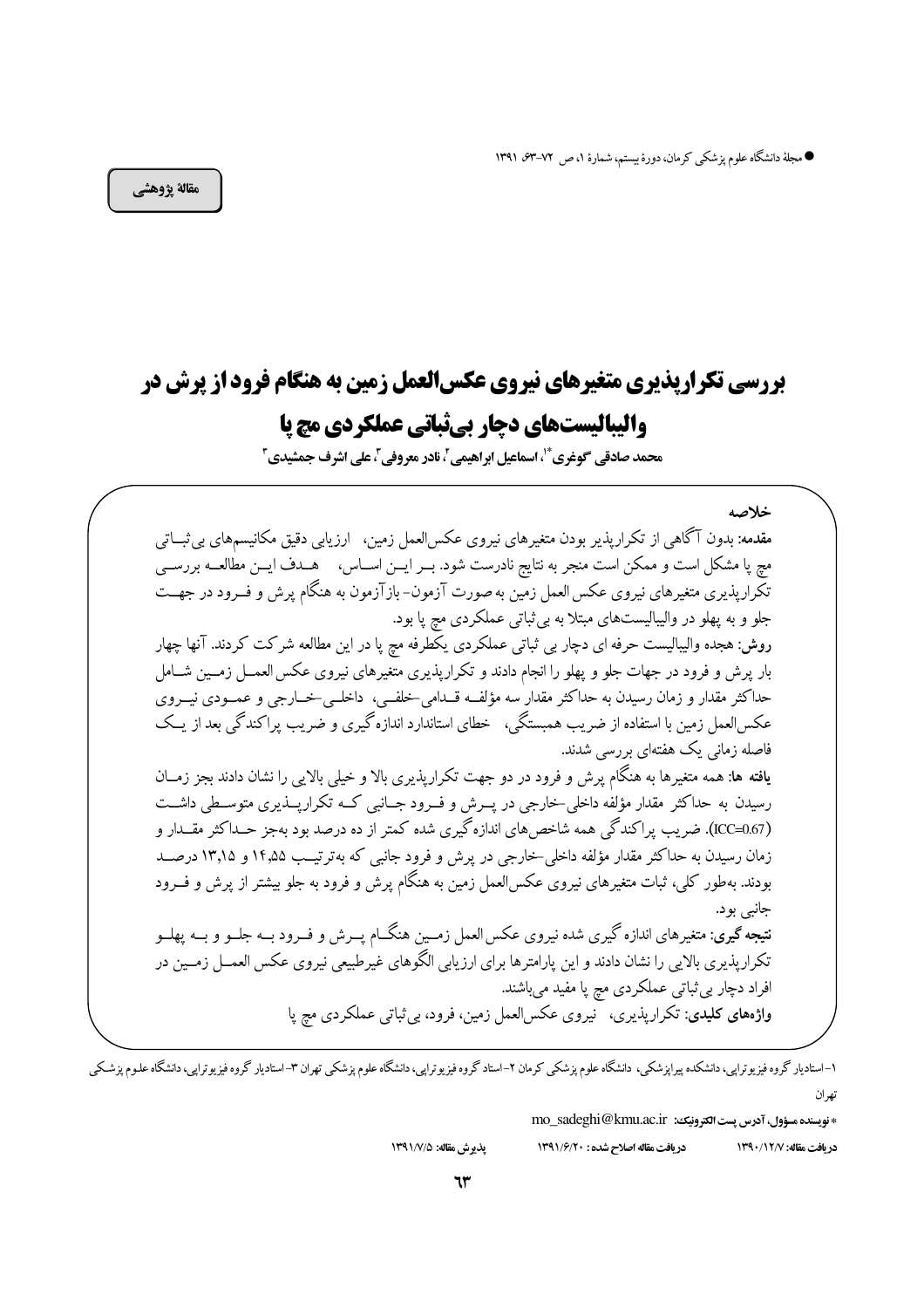تکراریذیری بدین معنی است که اندازه گیری هــا بــه طــور ذاتی تا چه حد تکرارپذیر هستند؟ یا به عبارتی دیگـــر، چـــه میزان از خطای اندازهگیری بر اندازهگیـــری تـــأثیر گذاشـــته است؟ اختلاف مشاهده شده در جلسات ارزیابی باید بیــانگر اختلاف واقعی باشد زیرا خطای سیــستماتیک یــا تــصادفی ناشی از روش اندازه گیری می تواند بسین جلسات ارزیسایی اختلاف ایجاد کند (۸ ۷). ثبات یک متغیــر عملکــردی را میتوان با استفاده از روش تکرارپذیری آزمون- بــازآزمون طی چند بار تکرار در یک بازه زمانی مشخص بررسی کرد (۹). هدف مطالعه حاضر، بررسی تکرارپــذیری متغیرهــای نیروی عکسالعمل زمین به صـورت آزمـون–بـازآزمون هنگام فرود در والیبالیستهای دچار بی ثباتی عملکردی مچ يا بود.

روش بررسی تعداد ۱۸ والیبالیست حرفهای مرد مبستلا بــه بــی ثبــاتی عملکردی یک طرفه مچ پا ( میانگین سن<sub>ی</sub> ۲/۸ ± ۲۳ ســال، میانگین قد ۶/۳۶ ± ۱۸۹/۱۸ سانتی متر و میانگین وزن ۷/۷۱ ± ۸۷٫۸۱ کیلوگرم) در این مطالعه شــرکت کردنــد. افــراد مورد مطالعه به صورت نمونه گیری غیــر تــصادفی انتخــاب شدند و حجم نمونه با انجام یک پیش آزمون و با توجــه بــه میانگین و انحراف معیار حاصل از آن، با ضــریب اطمینــان ۹۵ درصد و توان آزمون ۸۰ درصد مشخص گردید.

همه افراد مورد مطالعه عضو تیمهای مختلف لیگ برتــر والیبال بودند و بهطور میانگین شش سال بهصورت حرف1ای ورزش والیبال را انجام میدادند. معیارهای ورود بــه مطالعــه عبارت بودند از: ۱) داشتن حداقل یک پــیچ خــوردگی بــه داخل یک طرفه مچ پا در یک سال گذشته که بهدنبــال آن فرد قادر به تحمل وزن نبوده اسـت و يــا از عــصا اســتفاده کرده است، ۲) داشتن حداقل دو بار احساس بی ثباتی مچ پا یا احساس خالی شدن مفصل در حــین انجــام فعالیـــتھــای روزمره یا ورزشی، ۳) عدم وجود بی ثباتی مکانیکی مفـصل مقدمه

پیچخـوردگي خــارجي مــچ پــا يکــي از شــايع تــرين آسیب های ورزشی میباشد که حدود ۲۰ درصد کل آن هـا را شــامل مــيشــود (١). در ورزش واليبـــال، شـــيوع پـــيچ خوردگی مچ پا خیلی بالا است؛ چرا که ورزشــکارانّ بایــد پرش و فرود مکرر روی یک پــا انجــام دهنــد. از طــرف دیگر، در حین انجام این تکلیف حرکتی، نیروهای بــزرگ از طرف زمین روی اندام تحتانی وارد میشود (۲). بی ثبــاتی عملکردی، شایع ترین عارضه بعد از پیچ خوردگی حاد اولیه است که حـدوّد ۶۰-۱۵ درصـد ایــن افــراد آن را تجربــه می کنند (۳). اولین بار Freemann در سـال ۱۹۶۵ بــی ثبــاتی عملکردی مچ پا را بهصورت احساس خالی شدن یا بی ثباتی مفصل بهدنبال صدمه اولیه تعریف کرد. عوامل متعــددی در ایجاد آن نقش دارند که از جمله می توان به عوامل حــسی-حرکتی، مکانیکی و عضلانی اشاره کرد (۳). بــرای انجــام فرود موفق به هنگام انجام فعالیـــتهـــای ورزشـــی مختلــف، سیستم حرکتی باید خصوصیات نیروی عکسالعمــل زمــین مثل بزرگی نیروی تماسی را پیش بینی و بزرگی و ســرعت چرخش مفاصل انمدام تحتماني را بما فعمال كسردن برخمي مکانیسمهای جذب انرژی کنترل کنــد (۴). هــدف اصــلی سیستم حرکتی به حداقل رساندن نیروی تماسی بــه هنگــام فرود است. با افزایش بزرگی نیروی عکــسالعمــل زمــین، احتمال صدمات اسکلتی- عضلانی افزایش پیدا می کنــد. بــا توجه به نزدیکی مفصل مچ پا با زمین، این مفصل بیـــشترین تأثیر را از نیروی عکسالعمل زمین می پـــذیرد و در نتیجـــه احتمال آسیب مچ پــا بیـــشتر اســت (ع ۵، ۱). اخـــتلال در الگوی اعمال نیروی عکسالعمل زمین روی مفصل مسچ پــا می تواند یکی از علل احتمالی ایجاد بی ثباتی و آســیبهــای مکرر مچ پا به هنگام فرود از پرش باشد. بنابراین ابتدا بایــد تکرارپذیری متغیرهای نیروی عکس|لعمــل زمــین بررســی شود و سپس از آنها جهت پایش وجود هرگونه اختلال در ورزشکاران مبتلا به بی ثباتی عملکردی مچ پا استفاده گردد.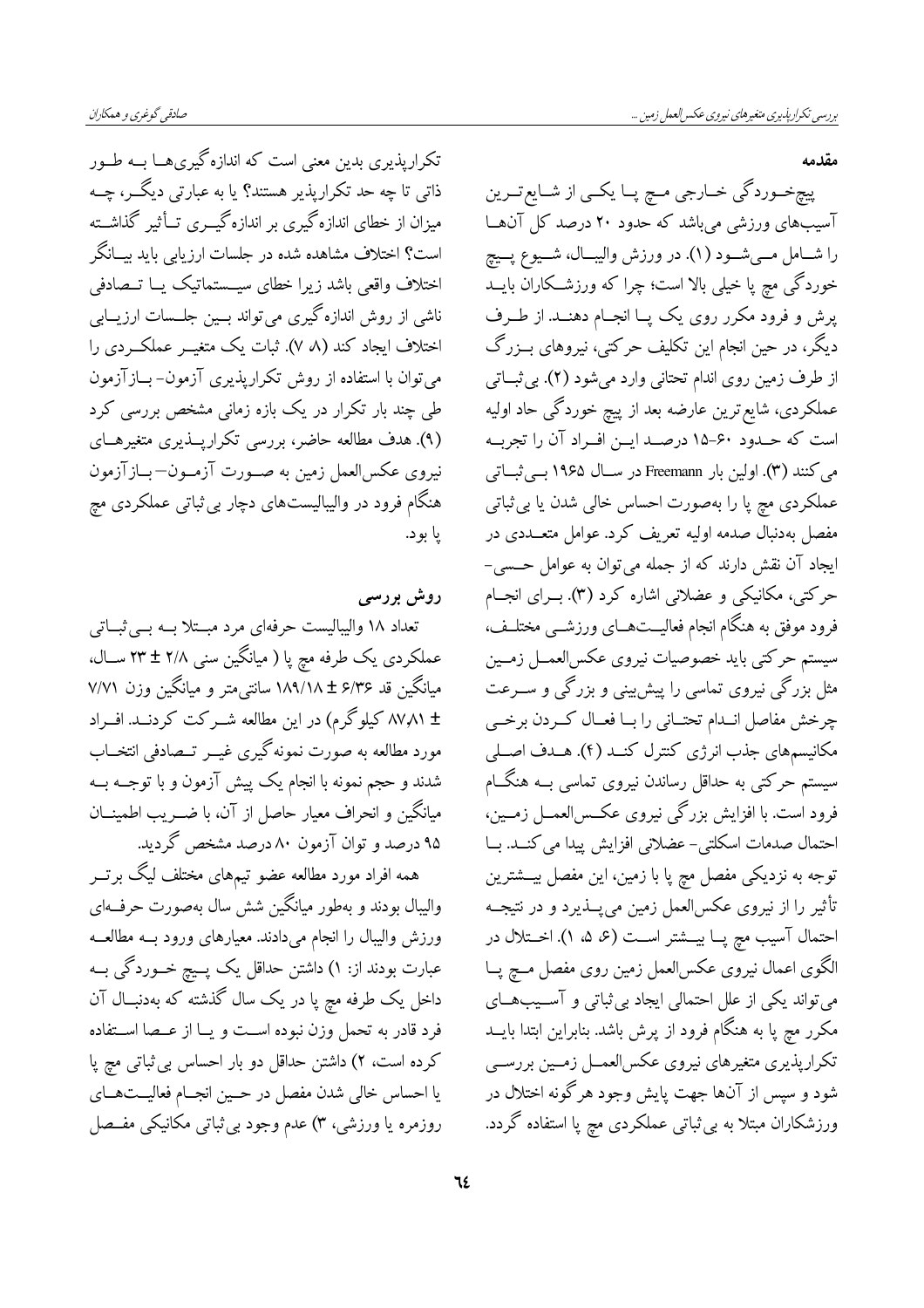از طریق منفی بودن آزمون کشویی قــدامی و Talar Tilt) ۴) در زمان انجام آزمونها به هنگام تحقیق حاضــر آزمــودنی باید می توانست بهطور کامل تحمــل وزن کنــد، راه رفــتن طبیعی داشته باشد و دامنه حرکات مفصل مچ پای وی کامل باشد و ۵) حداقل ۶ هفته از آخــرین حادثــه بــیثبــاتی در مفصل مچ پا گذشته باشد ( ۵۰ ع).

افراد مورد مطالعــه موافقــت آگاهانــه خــود را جهــت شرکت در مطالعه اعلام کردند. مطالعه حاضر، مــورد تأییـــد كميته اخلاق دانشگاه علوم پزشكى تهران قرار گرفت.

به منظــور جمــع آوری اطلاعــات مربــوط بــه نيـــروی عكسالعمل زمين از صفحه نيــروى كــرنش ســنج مــدل NC-4060 شركت Bertec ساخت كشور آمريكا استفاده شــد که بر اساس دستورالعمل شرکت ســازنده در داخــل زمــين نصب شده بود. فرکانس نمونهگیری ۵۰۰ هرتز انتخاب شــد و سیگنال نیرو بهصورت الکترونیکی پردازش و توسط یک تقویت کننده (AM-6701) تقویت و روی صفحه نمایــشگر دستگاه نشان داده شد. آزمودنی ها پس از مراجعه به مرکــز تحقيقاتي با روند انجام مطالعــه آشــنا شــدند. بــراي تنظــيم حداکثر ارتفاع پرش آزمودنی، از فرد خواسته شــد کــه در مقابل دیواری که پارچهای به رنگ سیاه بر روی آن نــصب شده است به صورت جفت پا بایستد و دست غالب خود را که با یودر تالک آغشته کرده بالا آورده و در حــالی کــه روی نوک پنجههای پا ایستاده، انگشت میــانی خــود را بــه پارچه روی دیوار مقابلش بزند. ارتفاع محل تماس انگـــشت میانی تا زمین اندازه گیری می گردید. سپس از فرد خواســته می شد در حالی که جفت یا رو به روی دیوار ایستاده است یک پرش عمودی با حداکثر تــلاش خــود انجــام دهــد و انگشت میانی همان دست را به پارچه مقــابلش بزنــد و بــه طور مجدد ارتفاع محل تمــاس انگـــشت ميــانى تــا زمــين اندازهگیری شد. بدین ترتیب این کار ۳ بــار تکــرار شــد و حداکثر ۳ ارتفاع پرش ثبت گردید. سپس تفاضــل ارتفــاع مربوط به حالت ایستاده و ارتفاع مربوط بــه حالــت پـــرش

محاسبه و به عنوان حداکثر ارتفاع پرش لحــاظ گردیـــد. ۵۰ درصد این ارتفاع به عنوان ارتفاع پرش آزمــودنی در نظــر گرفته شد.

پس از تنظیم ارتفاع پرش به وسیله اتصال نوار بــاریکی به دو میله عمودی در دو طرف صفحه نیـــرو، نحـــوه انجـــام آزمون پرش و فرود بر روی صـفحه نیــرو بــه آزمــودنی آموزش داده شد. به این ترتیب که از فرد خواسته شــد کــه در فاصله ۷۰ سانتی،متری از مرکــز صــفحه نیــرو بایــستد و وضعیت شروع پرش را در حـالی کــه ســر رو بــه بــالا و دستها بهصوّرت آزاد کنار تنه آویزان باشد به خود بگیرد. سپس بهصورت جفت پا به سمت مرکز صفحه نیرو پریــده و قبل از فرود، نواری را که در ارتفاعی معــادل ۵۰ درصــد حداکثر ارتفاع پرش محاسبه شده در مرحله قبل قرار گرفته بود، با دست غالب لمس کند. سپس بر روی مرکز صـفحه نیرو، روی پای مورد آزمــون کــه پــای دچــار بــیثبــاتی عملکردی است فرود آید و هر چه سریع تر دستهـایش را روی مفاصل رانش قرار دهد و به علامتی که در فاصله ۱/۵ متری صفحه نیرو در مقابل فرد قرار گرفته نگــاه کنــد و از لحظه فرود تا ۵ ثانیه تعادل خود را حفظ نماید. این آزمـون چهار مرتبه در هر جهت (به جلو و به یهلو) تکرار شــد و از میانگین چهار پرش در هر جهــت بــرای تجزیــه و تحلیــل تكرارپذيري اســتفاده شــد. قبــل از انجــام آزمــون اصــلي، آزمودنی تعدادی پرش بهصورت تمرینی انجام داد تا جــایی که احساس راحتی در انجام آزمون را پیدا نماید. بــه منظــور جلوگیری از تأثیر خستگی ناشی از تمرینات، قبل از انجــام .<br>آزمون اصلی دو دقیقه استراحت به آزمــودنی داده شــد. در صورتی که آزمودنی ضمن فرود از پــرش نمــی توانــست تعادل خود را حفظ نماید و یا با پای غیر آزمـون بــا زمــین تماس پیدا می کرد و همچنین فرودش همراه با یک جهــش کوچک اضافی می شد و یا نوسانات زیادی در دستها، تنــه و پای مقابلش اتفاق میافتاد که سبب بلند شدن پــای مــورد آزمون از روی صفحه نیرو میگردید، آن آزمون حــذف و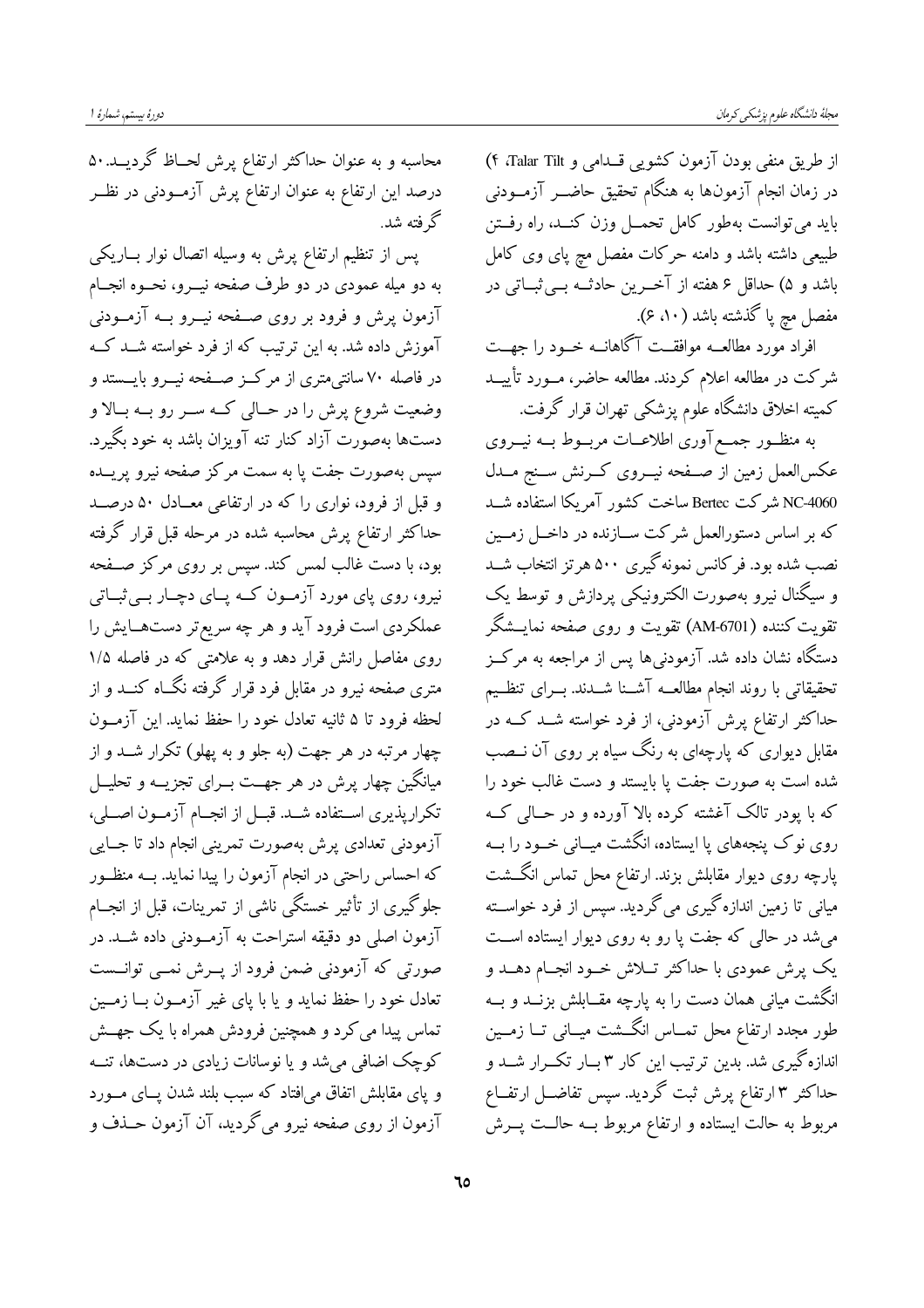بهطور مجدد تکرار شد (۱۱). ترتیب انجام پروتکل پرش و فرود در دو جهت (پرش به جلو و پرش به پهلو) بهصورت تصادفی انتخاب شده بود. از طرف دیگر، جهت جلــوگیری از تأثیر کفش روی اطلاعات نیروی عکسالعمل زمین همه افراد شرکت کننده از یک نــوع کفــش ورزشــی اســتفاده کردند. تکراریذیری متغیرهای مورد نظر بهصورت آزمون-بازآزمون با فاصله زمانی یک هفته بین دو جلسه آزمــون و بازآزمون انجام گرفت و در جلسه بازآزمون نیز همه افــراد با روش مشابه با جلسه آزمون پروتکل مورد نظـر را انجــام دادند

دادههای مربوط به چهار بار پرش و فرود موفق در هــر جهت (پرش به جلو و پرش به پهلو) در جلسات آزمــون و بازآزمون جمع آوری گردید. سیگنال های خروجی نیـــروی عكس العمل زمين بــه صــورت فايــل عــددى (ASCII يــا (American standard code for information interchange) روى رایانه ذخیره شد و سپس وارد برنامه Excel گردید. در ایسن برنامه، حداکثر مقدار و زمان رسـیدن بــه حــداکثر مقــدار مؤلفههاي نيروي عكس|لعمل زمين شامل مؤلفههاي داخلي− خارجی، قدامی- خلفی و عمودی در بازه زمانی ۱۰۰ هــزارم ثانیه بعد از برخورد پا با زمین به هنگام فرود محاســبه شــد. توزیع حداکثر مقادیر این سه مؤلفه نــسبت بــه وزن افــراد نرمال شد تا اثر وزن روی دادههــای نیـــرو حـــذف گـــردد. میانگین این متغیرها در چهار بار تکرار پرش در دو جهــت به منظور تجزیه و تحلیل آمـاری و بررســی تکراریـــذیری مورد استفاده قرار گرفت.

از نرمافزار SPSS نـسخهى ١٧ ( version 17, SPSS Inc., Chicago, IL) برای تجزیه و تحلیل آمــاری اســتفاده شد. آزمون Paired-t بــه منظــور مقايـــسه مقــادير ميــانگين متغیرهای اندازه گیری شده در جلسات آزمون و بــازآزمون جهت تأييد عدم وجـود سـوگيري سيــستماتيک اســتفاده گردید و سطح آلفا در تمام تجزیه و تحلیل آماری ۰/۰۵ در نظر گرفته شد. بر اساس کار Shrout و Fleiss، تکراریذیری

نسبي با استفاده از مدل دو طرفه مخلوط و ضريب همبستگي (Intraclass correlation coefficient یا ICC<sub>1,3</sub>) مسدل ۱ و ۳ ارزیابی شد و بر طبق تقسیمبندی Munro درجه تکرارپذیری تعیین و تفسیر گردید. برای هر ضریب همبــستگی، بــرای این که توزیع نمونهگیری در نظر گرفته شــود، ۹۵ درصــد فاصلهی اطمینان محاسبه شد. بــرای بررســی تکراریـــذیری مطلق متغیرهای نیروی عکسالعمل زمین در جلسات آزمون و بسازآزمون، خطسای اسستاندارد انسدازه گیسری و ضسریب یراکندگی محاسبه و تفسیر گردید.

نتايج

جدول ۱ مقادیر میانگین و انحراف معیار بهدست آمــده مربوط به متغیرهای نیروی عکسالعمل زمــین در جلــسات آزمون و بازآزمون را در هنگام پرش و فرود در جهت جلو و به پهلو نـــشان مــیدهـــد در جــدول ۲ مقــادیر ضـــریب همبستگی، ۹۵ درصد فاصلهی اطمینان، ضریب پراکنــدگی و خطای استاندارد اندازه گیری آورده شــده اســت. آزمــون Paired-t نشان داد که تفاوت آماری معنی داری بین مقیادیر میانگین متغیرهای نیروی عکسالعمل زمــین در دو جلــسه آزمون و بازآزمون وجود ندارد (P> ۰/۰۵) که این مــسأله بیانگر عدم وجود هرگونه سوگیری سیستماتیک در مطالعــه حاضر می باشد. همه متغیرهای اندازهگیری شده در پرش بــه جلو و پرش به یهلو تکراریذیری بالا و خیلی بالایی را نشان دادند، به جز زمان رسیدن به حداکثر مقدار مؤلفــه داخلـــی-خارجی در پرش به پهلو که تکرارپذیری متوسطی را نـــشان داد (۱٬۶۷). Em یشترین مقدار ضریب همبستگی بـــرای حداکثر مقدار مؤلفه عمودی در هــر دو حرکــت پـــرش و فرود وجود داشت (۱۹۸ = ICC) ضریب پراکندگی همــه متغیرها کمتر از ۱۰ درصد بود. به جز حداکثر مقدار و زمان رسیدن به حداکثر مقدار مؤلفه داخلی– خارجی در پرش به پهلو که به ترتیـب ضــریب پراکنــدگی ۱۴/۵۵ درصــد و ۱۳/۱۵ درصد به دست آمد. متغیر تـــرین پـــارامتر، حــداکثر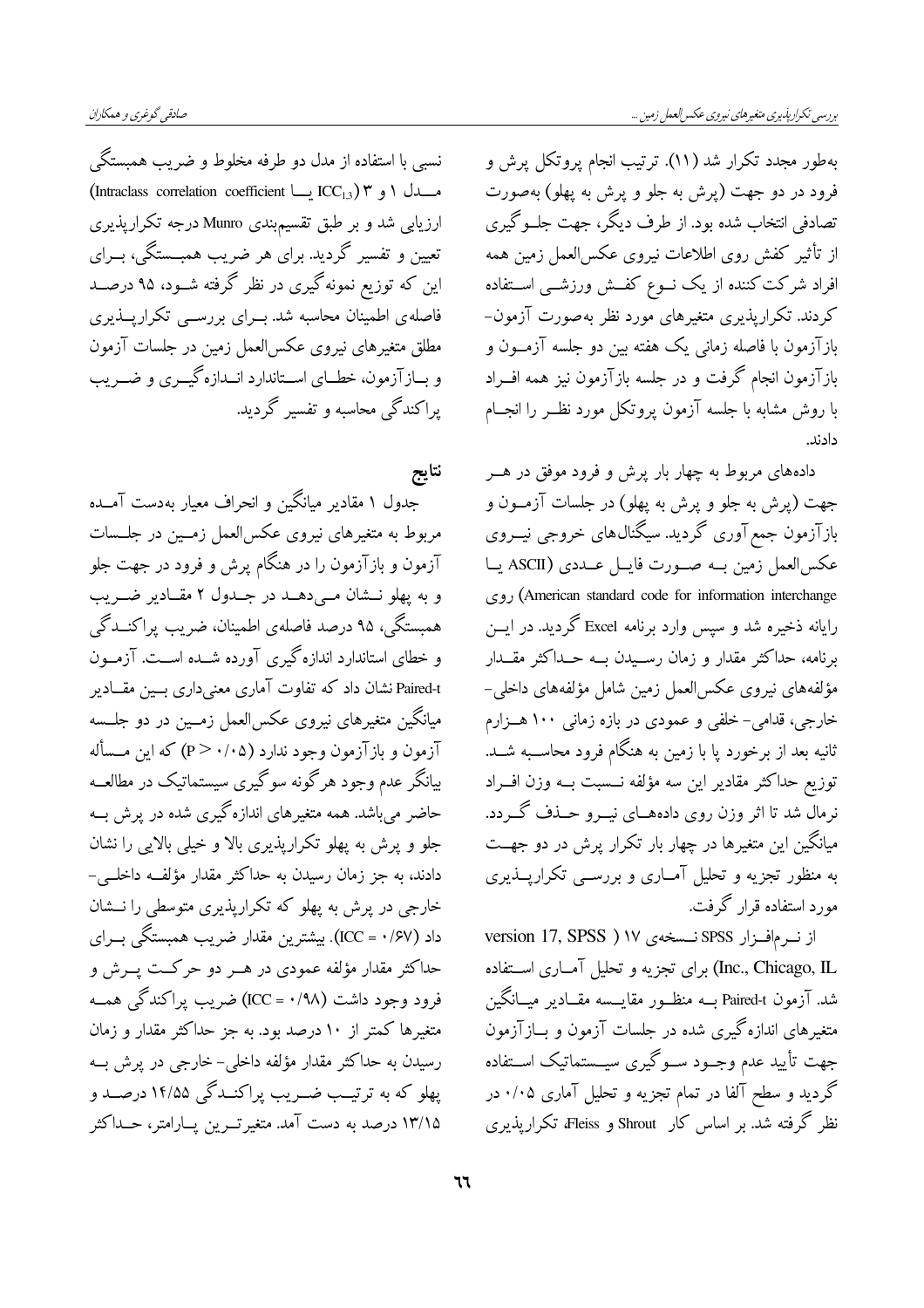بهطور کلی، ثبات متغیرهای اندازه گیری شــده در پـــرش و فرود به جلو بیشتر از پرش و فرود به پهلو میباشد.

مقدار مؤلفه داخلي- خارجي در يرش به يهلــو بـــا ضـــريب یراکندگی ۱۴/۵۵ درصد بود. مطالعه حاضر نــشان داد کــه

| -------                                                            |                                                                     |                                                 |                                                                |                          |  |  |  |
|--------------------------------------------------------------------|---------------------------------------------------------------------|-------------------------------------------------|----------------------------------------------------------------|--------------------------|--|--|--|
| پرش و فرود به جلو                                                  |                                                                     | پرش و فرود به پهلو                              |                                                                | متغيرها                  |  |  |  |
| انحراف معيار ±ميانگين                                              | انحراف معيار ±ميانگين                                               | انحراف معيار ±ميانگين                           | انحراف معيار ±ميانگين                                          |                          |  |  |  |
| $\frac{9}{2}$                                                      | $\mathbf{Y}/\mathbf{Y}\mathbf{Y} + \mathbf{1}/\mathbf{1}\mathbf{9}$ | $\Delta/\Delta t$ + $\Delta$ / $\Delta$         | $\Delta N$ + $\gamma$ + 9                                      | Peak Fx                  |  |  |  |
| $9/17 + 1/20$                                                      | $9/37 \pm 1/30$                                                     | $\Delta/\cdot V \pm 1/\sqrt{r}$                 | $\Delta/\cdot$ 9 $\pm$ 1/1.                                    | Peak Fy                  |  |  |  |
| 74/44 ± 4/5/                                                       | $YF/FY + Y'XY$                                                      | $YF/Y + Y/\mathcal{F}$                          | 74/47 ± 4/56                                                   | Peak Fz                  |  |  |  |
| $\Delta\Delta/\lambda \pm 9/\mu$                                   | $\Delta$ 1/9۳ ± 9/9.                                                | $Y \cdot 79Y + 270Y$                            | $Y1/Y\Delta + \frac{6}{2}$                                     | <b>TTP</b> <sub>Fx</sub> |  |  |  |
| $f1/\Delta_1 \pm 19.99$                                            | $F \cdot 79A + Y \cdot 79$                                          | $\Delta \mathcal{P}/\cdots \pm 1V/\mathcal{P}V$ | $\Delta\Delta/\mathcal{P}\Lambda \pm 1\mathcal{P}/\mathcal{F}$ | TTP Fy                   |  |  |  |
| $f$ $\Lambda$ $\Lambda$ $\pm$ $\Lambda$ $\gamma$ $\gamma$ $\gamma$ | $fV/Y$ $\pm$ 11/ $V$                                                | $\Delta$ 1/4 $V \pm 14/9$                       | $01/FY + 11/Y$                                                 | TTP Fz                   |  |  |  |

جدول ۱. مقادیر میانگین و انحراف معیار متغیرهای نیروی عکس العمل زمین هنگام پرش و فرود به جلو و به پهلو در جلسات آزمون و بازآزمون

Peak Fx حداكثر مقدار مؤلفه داخلي–خارجي، Peak Fyجــاكثر مقدار مؤلفه قدامي–خلفي، Peak Fzجـداكثر مقدار مؤلفه عمودي (بر حسب نیوتن بر کیلوگرم)، TTP Fx: زمان رسیدن به حداکثر مقدار مؤلفه داخلی–خارجی، TTP Fy: زمان رسیدن به حداکثر مقدار مؤلفه قدامی–خلفی، TTP Fz: زمان رسیدن به حداکثر مقدار مؤلفه عمودی (بر حسب هزارم ثانیه)

جدول ۲. مقادیر ضریب همبستگی همراه با ۹۵ درصد فاصله اطمینان، ضریب پراکندگی و خطای استاندارد اندازهگیری متغیرهای نیروی عکس العمل زمین هنگام پرش و فرود به جلو و به پهلو

| پرش و فرود به جلو                                                 |                         | پرش و فرود به پهلو |                                                                    |                      | متغيرها                 |                     |
|-------------------------------------------------------------------|-------------------------|--------------------|--------------------------------------------------------------------|----------------------|-------------------------|---------------------|
| ICC(CI 95%)                                                       | CV) (در صد)             | <b>SEM</b>         | ICC(C195%)                                                         | CV) (درصد)           | <b>SEM</b>              |                     |
| $\cdot$ /97 $(\cdot$ /97 - $\cdot$ /9 $V$ )                       | 9/19                    | $\cdot$ ra         | $\cdot$ / $\wedge$ Y $(\cdot/\Delta V - \cdot/9)$                  | 14/00                | $\cdot$ / $\lambda$ ۶   | Peak $F_{r}$        |
| $\cdot$ /M $(\cdot$ /99- $\cdot$ /96)                             | 9/11                    | $\cdot$ /۴۳        | $\cdot$ / $\sqrt{2}$ $(\cdot$ / $99 - \cdot$ /95)                  | 6/66                 | ۰/۴۲                    | Peak $F_v$          |
| $4/9$ ( $4/9$ ) $-4/9$                                            | 1/15                    | $\cdot \pi \cdot$  | $\cdot$ /9 $\wedge$ ( $\cdot$ /9۴- $\cdot$ /99)                    | 1/77                 | $\cdot \pi$             | Peak F <sub>z</sub> |
| $\cdot/\mathcal{M}(\cdot/\mathsf{FY}-\cdot/\mathsf{G}\mathsf{S})$ | $\Delta$ /9٣            | Y//YY              | $\cdot$ / $\gamma$ V $(\cdot$ / $\gamma$ V $ \cdot$ / $\Lambda$ V) | 17/10                | $\mathsf{r}/\mathsf{N}$ | $TTPF_{r}$          |
| $\cdot$ /9F $(\cdot/\Lambda F - \cdot/9\Lambda)$                  | $\Delta$ / $\hat{z}$    | $f/\lambda$        | $\cdot$ /9٣ $(\cdot/\Lambda$ Y $ \cdot$ /9V)                       | $V/\Upsilon\Upsilon$ | 8/99                    | $TTPF_{v}$          |
| $\cdot$ /9 $\circ$ ( $\cdot$ / $\wedge$ 9 $\cdots$ /9 $\wedge$ )  | $\mathbf{r}/\mathbf{r}$ | 7/57               | $\cdot$ /91 $(\cdot N9 - \cdot 99)$                                | $V/\cdot \Lambda$    | f/19                    | TTP <sub>F</sub>    |

No بروت به هستگی همراه با ۹۵ درصد فاصله اطمینان، CV.ضریب پراکندگی، SEM خطای استاندارد اندازهگیری استا

فرود به سمت جلو و به پهلو در والیبالیستهــای مبــتلا بــه بی ثباتی عملکردی مچ پا بود. با توجه بــه دانــش مــا، ایــن تحقیق اولین مطالعهای است که به بررســی تکرارپـــذیری و

بحث و نتیجهگیری هدف مطالعه حاضر بررسی تکرارپذیری زمــان.بنــدی و بزرگی مؤلفههای نیروی عکسالعمل زمین هنگام پــرش و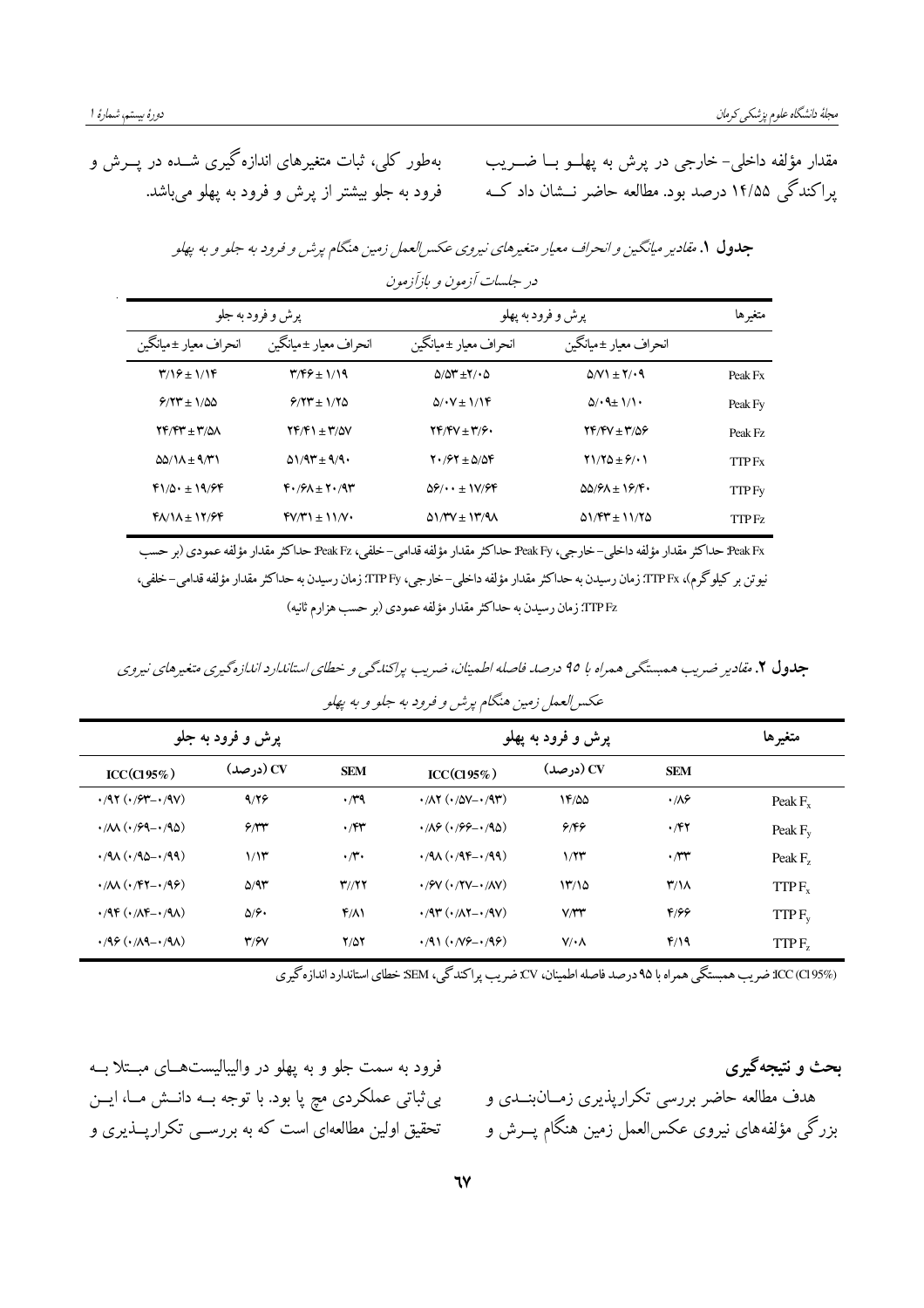این مطالعه باشد. به عبارتی دیگر، حرفهای بودن ورزشکاران و تشابه تکلیف حرکتی مورد آزمون با ورزش مورد نظـر، احتمال تنوع،پذیری در الگو یا استراتژی پــرش و فـــرود در افراد بررسی شده را پایین می آورد. Ortega و همکاران بیــان کردند که در آمریکا، هــر والیبالیــست در هــر ســاعت از مسابقه حدود ۶۰ بار و در هر چهار ســاعت تمــرين، ۵۰۰-۳۰۰ دفعه پرش و فرود را انجام میدهد (۱۵).

کینماتیک و الگوی حرکتی در پرش و فــرود، ممکــن است تکرارپذیری را متأثر کند؛ بنابراین باید استانداردسازی تکلیف مورد بررسی در جلسات آزمون و بازآزمون در نظر گرفته شود. در مطالعه حاضر، هر فرد نسبت به مرکز صفحه نیرو ۷۰ سانتی متر بیرون قرار گرفت و حرکت پسرش را بهصورت جفت یا انجام داد و قبل از فرود روی یک یــا بــا دست غالب، نواری را کــه ارتفــاع آن معــادل ۵۰ درصــد حداکثر پرش آزمودنی بود لمس کرد. به نظر میرسد ایــن مورد نیز میتواند در بهدست آمدن مقــادیر بــالای ضـــریب همبستگی در این تحقیق نقش داشته باشد. یکــی دیگــر از عواملی که ممکن است بر تکراریذیری متغیرهــای نیـــروی عكس|لعمل زمين تأثير بگذارد نوع كفش ورزشى اســتفاده شده به هنگام فرود است. در این مطالعه همه افراد شــرکت کننده از یک نوع کفش ورزشی استفاده کردند. این مــسأله میتواند یکی دیگر از عوامل بهدست آمــدن تکرارپـــذیری بالای متغیرهای مورد بررسی باشد.

رایج ترین روشهای بررسی تکراریذیری مطلق، ضریب پراکنــدگي و خطــاي معيــار انــدازهگيــري هـــستند. ايــن شاخصها، نشاندهنده میزان تغییرپـــذیری و تخمـــینزننـــده خطای اندازه گیری در اندازه گیریهای مکــرر هــستند (۱۶، ۸). مقادیر این شاخصها در مطالعه حاضر بیانگر ایــن بــود که خطای اندازهگیری ما کوچک بوده اســت و در نتیجــه، احتمال خطاي تصادفي كـم بـوده اســت. برخــي محققــين بهصورت اختیاری، مقدار مناسب ضریب پراکنــدگی را ۱۰ درصد یا کمتر انتخاب کردهاند، در حالی که اجماع کلی در ثبات متغيرهاي نيروي عكس العمــل زمــين هنگــام يــك فعالیت پویا و عملکردی مثل پرش و فرود در ورزشــکاران دچار بی ثباتی عملکردی مچ پــا پرداختــه اســت. در تعــداد محدودی از مطالعات قبلی تکرارپذیری شاخصهای نیسروی عکسالعمل زمین در افــراد ســالم هنگــام راه رفــتن (١٢)، دویدن (۱۳) یا در شرایط غیر عملکردی مثل پرش و فرود از روی یک جعبه (۱۴) ارزیابی شده است.

ضریب همبستگی یک شــاخص تکرارپــذیری نــسبی است و بیانگر آن است که افراد تا چه حد رتبه خــود را در یک نمونه و هنگام اندازه گیریهای مکرر حفظ مــی کننـــد. نتایج بهدست آمده نشان داد که متغیرهای اندازه گیری شــده در پرش به جلو و پرش به پهلو تکرارپذیری بـالا و خیلــی بالایی را دارند (۰/۸۸–۱۲۵۲) به جز زمان رسیدن به حداکثر مقدار مؤلفه داخلی- خارجی در پرش به پهلــو کــه تکرارپذیری متوسطی را نشان داد (۱/۶۷ = ICC).

بهدست آمدن تکرارپذیری بالا در این مطالعه مــیتوانــد به چند دلیل باشد. تعداد تکرارهای میانگین گرفتــه شــده و مورد استفاده در محاسبه تکراریذیری، یکی از عواملی است که میتواند مقادیر تکرارپذیری را تحت تأثیر قرار دهد. هر چه تعداد تکرار بیشتر باشد تغییرپذیری اندازه گیری، کمتـــر .<br>خواهد بود. در مطالعه حاضر هر ورزشکار چهار بار پرش و فرود را انجام داد و میانگین آنها برای ارزیابی تکرارپذیری مورد استفاده قرار گرفت. بر اساس تجزیه و تحلیل ضــریب همبسستگی(ICC)، James و همکساران بیسان کردنسد کــه میانگین چهار تکرار برای بهدسـت آوردن حــداکثر مقــدار ICC ضروری است (۹). از طرف دیگــر در مطالعــه مــا، از ورزشکاران حرفهای مرد برای ارزیبایی تکرارینذیری متغیرهای ذکر شده به هنگام فرود استفاده شــد. ایـــن افـــراد همگی والیبالیست حرفهای بودند که به طور مکرر پــرش و فرود را حين تمرين و مسابقه انجام مي دادند. بنسابراين آشنا بودن آنها با تکلیف حرکتی مورد بررسی میتوانــد یکــی دیگر از دلایل تکراریذیری بالای متغیرهای بررسی شده در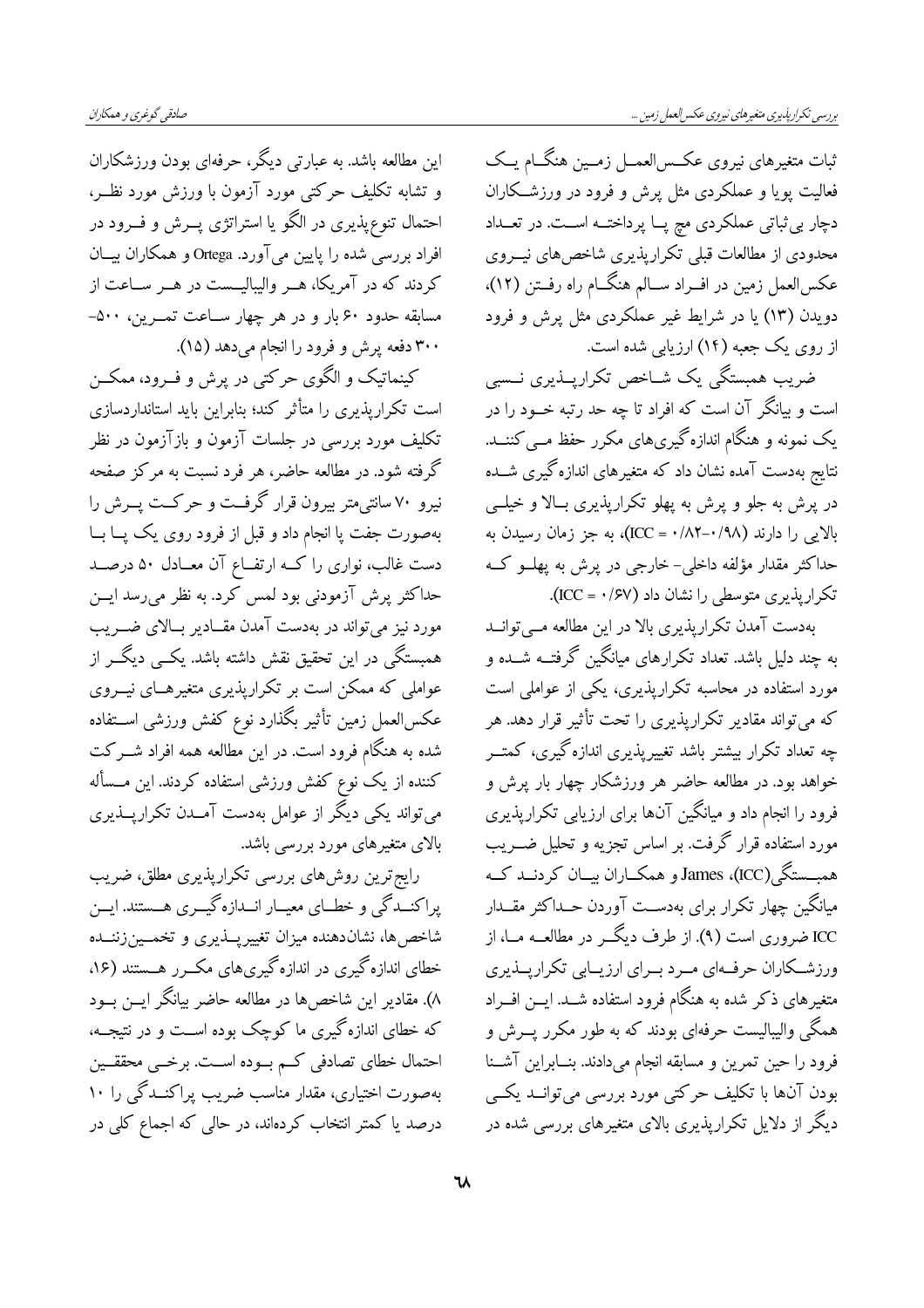مورد آن وجود ندارد. برخی دیگر این مقــدار را ۱۵ درصــد در نظرگرفتهاند (۱۶). ضریب پراکندگی همه متغیرها کمتر از ۱۰ درصد بود، به جز حداکثر مقدار و زمان رســیدن بــه حداکثر مقدار مؤلفه داخلی-خارجی در پرش به پهلــو کــه ضریب پراکندگی به ترتیب ۱۴/۵۵ درصد و ۱۳/۱۵ درصد بەدست آمد. متغیر تـــرین پـــارامتر، حـــداکثر مقـــدار مؤلفــه داخلي-خارجي در پرش به پهلــو بــا ضــريب پراکنــدگي ۱۴/۵۵ درصد بود.

ایسن تحقیـــق اولـــین مطالعـــهای بـــود کـــه بـــه بررســـی تکرارپذیری متغیرهای نیروی عکسالعمل زمــین در حــین یک تکلیف حرکتی پویا و عملکردی (پرش و فــرود) در افراد دچار بی ثباتی عملکردی مچ پا پرداخــت، بــه همـــین دليل، امكان مقايسه نتايج اين تحقيق با ساير مطالعات وجود نداشت. برخی مطالعات شاخص های نیسروی عکس العمــل زمین را حین تکالیف حرکتی دینامیک مثل حرکات برشی و فرود در افراد دچار بی ثباتی عملک ردی مسچ پــا بررســی کردهاند، اما مقادیر تکرارپذیری را گزارش نکردهانــد (۱۷، ۱۶). تنها Stalbom و همکاران نشان دادند که در افراد سـالم حــین فــرود روی یــک پــا از ارتفــاع ۲۰ ســانتی،تـــری، تکرارپذیری مطلق حداکثر مقدار مؤلفههای عمودی و افقی نیروی عکسالعمل زمـین بــه ترتیــب ۴/۸ و ۴/۹ درصــد می باشد (۱۴).

مطالعه ما نشان داد که تکرارپــذیری حــداکثر و زمــان رسیدن به حداکثر مؤلفه داخلی- خارجی نیروی عکسالعمل زمین کمتر از سایر متغیرهای کینتیک میباشد. با توجه بــه این حقیقت که بی ثباتی مچ پا بــهطــور عمــده در صــفحه فرونتال اتفاق مبي افتــد، مؤلفــه داخلــي- خــارجي نيــروي عکسالعمل زمین نقش مهمی در ایجـاد ضـایعه بــه دنبــال برخورد یا با زمین دارد. مطالعه Brown و همکاران نشان داد که افراد دچار بی ثبــاتی عملکــردی مــچ پــا، تغییرپــذیری بیشتری در حرکت مچ پا در صفحه فرونتال به هنگام فـــرود

دورهٔ بیستم، شمارهٔ ا

دارند. این مسأله می تواند این افراد را در معرض خطر وقسوع خالي شدن مكرر مچ پـا قــرار دهــد. تغييرپــذيري، ميــزان تغییرات یک الگوی حرکتی طی چند بار تکرار آن است. تغییرپذیری کافی، برای انجام حرکات عملکردی لازم است ولی بیش از حد و کنترل نشده بودن آن مـیتوانــد آســیب حاد جدید ایجاد کند یا منجر به تکــرار آســیبهــای قبلــی شود.کاهش ثبات داخلی- خارجی در افراد دچار بے ثبــاتی مزمن مچ پا هنگام پرش و فرود میتواند همراه بــا افــزايش تغييريذيري نيروى عكسالعمل زمـين در صـفحه فرونتــال ىاشد (١٨).

یافتههای مطالعه حاضر ممکن است کاربردهای مهمــی برای متخصـصین بـالینی و محققــین داشــته باشــد. تعیــین تکراریذیری الگوی نیروی عکسالعمل زمــین بــه هنگــام پرش و فرود ممکن است به متخصصین کمک کنــد کــه استراتژیهای غیر طبیعی در افراد دچار بی ثباتی عملک ردی مچ پا را بشناسند و از این دانــش جهــت افــزایش كــارایی مداخلههای درمانی استفاده کنند.

نتيجه گيري

متغیرهای نیروی عکسالعمل زمین هنگام پرش و فرود به سمت جلو و به پهلــو در ورزشــکاران دچــار بــيثبــاتي عملکردی مچ پا تکرارپذیری بالایی را نشان دادنــد؛ از ایــن رو از این شاخصها میتوان برای ارزیابی و درمان الگوهای غیر طبیعی نیروی عکسالعمل زمین در این افــراد اســتفاده کر د.

سیاسگزاری

این مطالعه در آزمایشگاه بیومکانیک دانشکده توانبخشی دانــشگاه علوم پزشکی تهران انجام گرفت. لازم است از تمام کسانی کـه مـا را در انجام این تحقیق یاری کردند به خصوص جناب آقایان دکتر نساج و دکتر حسینیفر تشکر و قدردانی گردد.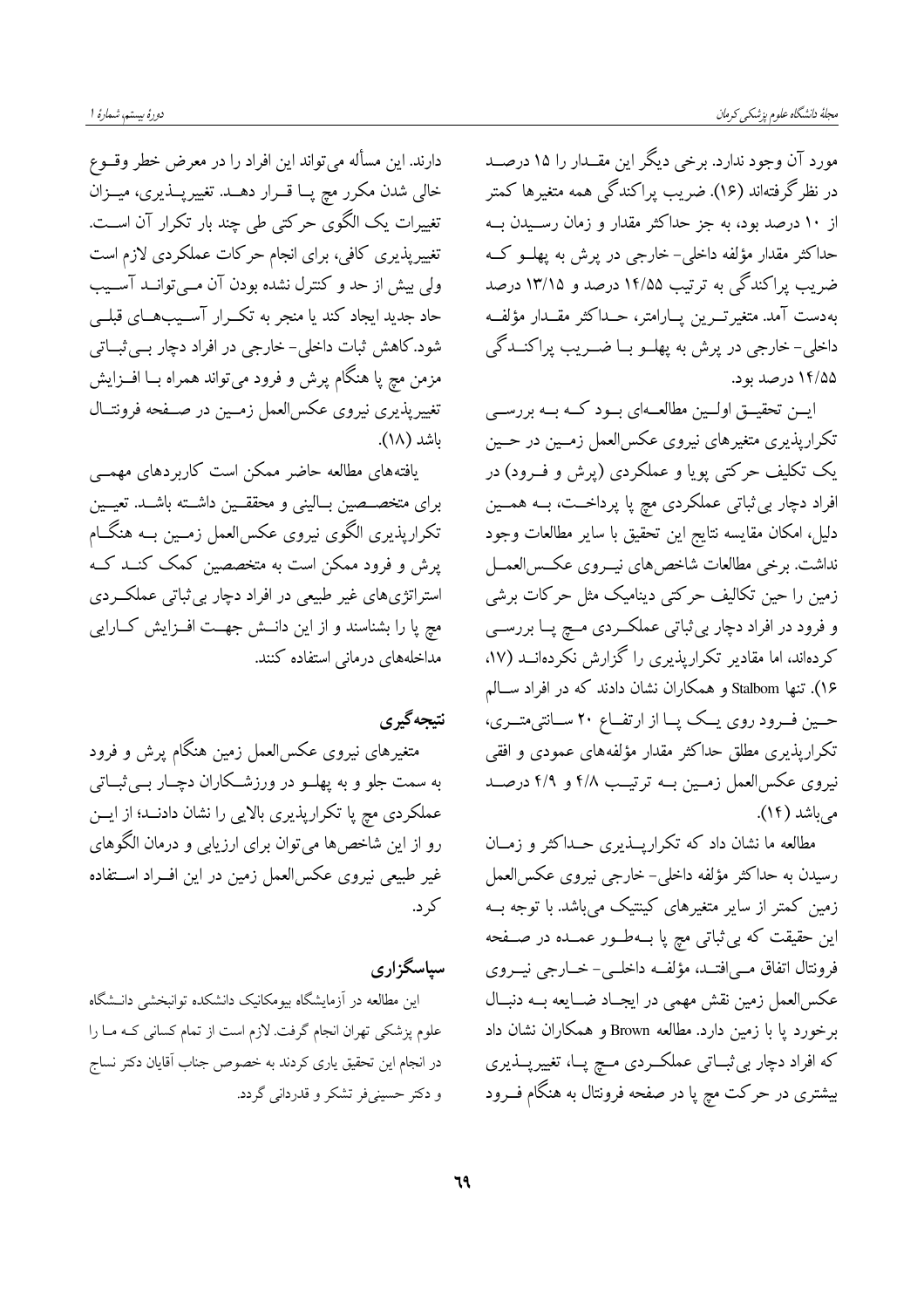## References

- 1. Fu SN, Hui-Chan CW. Modulation of prelanding lower-limb muscle responses in athletes with multiple ankle sprains. Med Sci Sports Exerc 2007; 39(10): 1774-83.
- 2. Shaw MY, Gribble PA, Frye JL. Ankle bracing, fatigue, and time to stabilization in collegiate volleyball athletes. J Athl Train 2008; 43(2): 164-71.
- 3. Suda EY, Amorim CF, Sacco IC. Influence of ankle functional instability on the ankle electromyography during landing after volleyball blocking. J Electromyogr Kinesiol 2009; 19(2): e84-e93.
- 4. Santello M, McDonagh MJ. The control of timing and amplitude of EMG activity in landing movements in humans. Exp Physiol 1998; 83(6): 857-74.
- 5. Santello M. Review of motor control mechanisms underlying impact absorption from falls. Gait Posture 2005; 21(1): 85-94.
- 6. Caulfield B, Garrett M. Changes in ground reaction force during jump landing in subjects with functional instability of the ankle joint. Clin Biomech (Bristol , Avon ) 2004; 19(6): 617-21.
- 7. Domholdt E. ehabilitation Research -text and e-book package: principles and applications. 3<sup>rd</sup> ed. New York, NY: Elsevier Science Health Science Division; 2004.
- 8. Bruton A, Conway JH, Holgate ST. Reliability: what is it, and how is it measured? Physiotherapy 2000; 86(2): 9409.
- 9. James CR, Herman JA, Dufek JS, Bates BT. Number of trials necessary to achieve performance Stability of selected ground

reaction force variables during landing. J Sports Sci Med 2007; 6: 126-34.

- 10. Akhbari B, Ebrahimi Takamjani I, Salavati M, Sanjari MA. A 4-week biodex Stability exercise program improved ankle musculature onset, peak latency and balance measures in functionally unstable ankles. Physical Therapy in Sport 2007; 8(3): 117- 29.
- 11. Ross SE, Guskiewicz KM, Yu B. Single-leg jump-landing stabilization times in subjects with functionally unstable ankles. J Athl Train 2005; 40(4): 298-304.
- 12. Hamill J, Macniven SL. Reliability of selected ground reaction force parameters during walking. Human Movement Science 1990; 9(2): 117-31.
- 13. Karamanidis K, Arampatzis A, Bruggemann GP. Reproducibility of electromyography and ground reaction force during various running techniques. Gait Posture 2004; 19(2): 115-23.
- 14. Stalbom M, Jonsson Holm D, Cronin JB, Keogh JWL. Reliability of kinematics and kinetics associated with Horizontal Single leg drop jump assessment: A brief report. J Sports Sci Med 2007; 6: 261-4.
- 15. Ortega DR, Rodriguez Bies EC, de la Rosa B. Analysis of the vertical ground reaction forces and temporal factors in the landing phase of a countermovement jump. J Sports Sci Med 2010; 9(282): 7.
- 16. Atkinson G, Nevill AM. Statistical methods for assessing measurement error (reliability) in variables relevant to sports medicine. Sports Med 1998; 26(4): 217-38.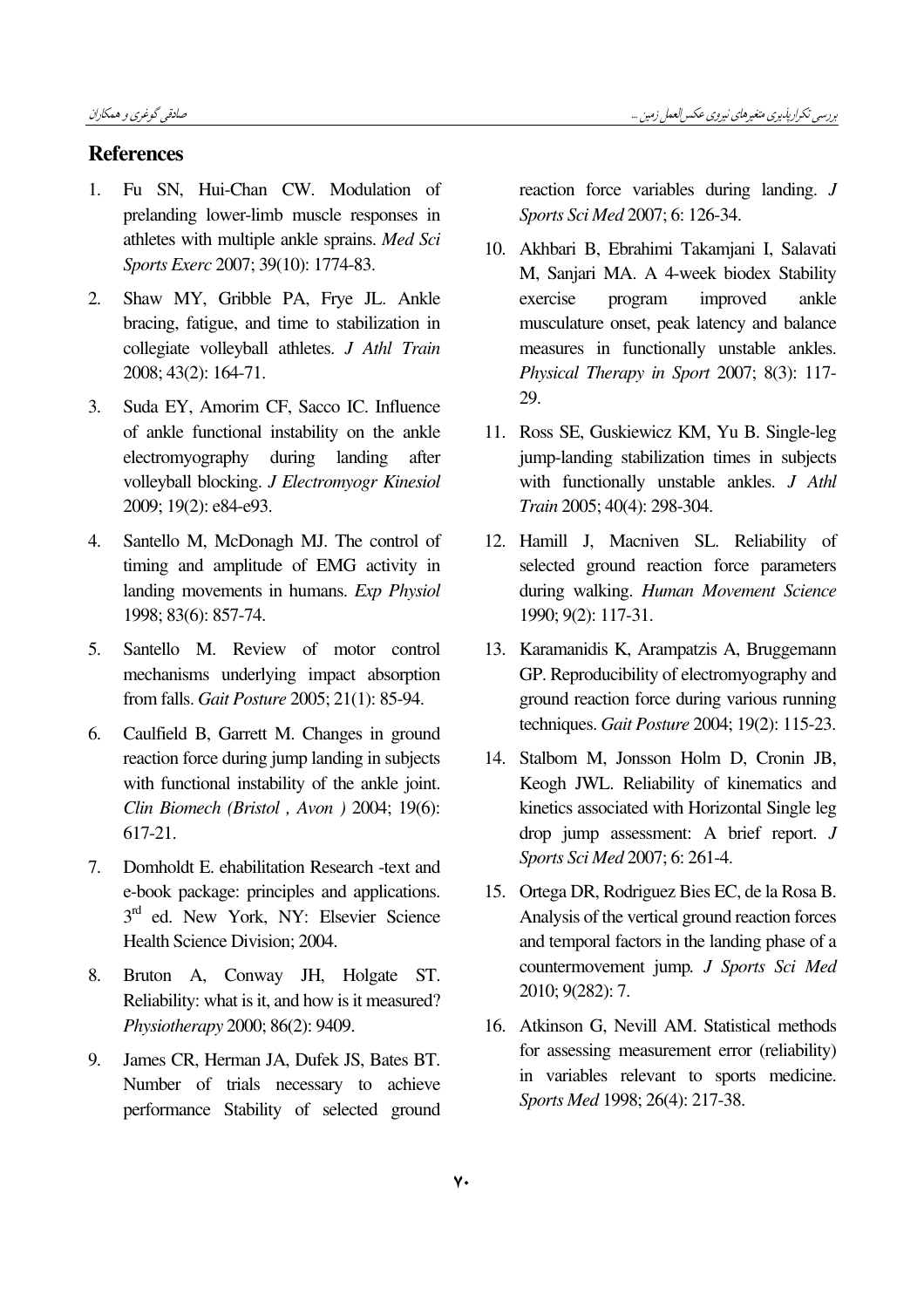- 17. Dayakidis MK, Boudolos K. Ground reaction force data in functional ankle instability during two cutting movements. Clin Biomech (Bristol, Avon) 2006; 21(4): 405-11.
- 18. Brown CN, Padua DA, Marshall SW, Guskiewicz KM. Variability of motion in

individuals with mechanical or functional ankle instability during a stop jump maneuver. Clin Biomech (Bristol, Avon) 2009; 24(9): 762-8.